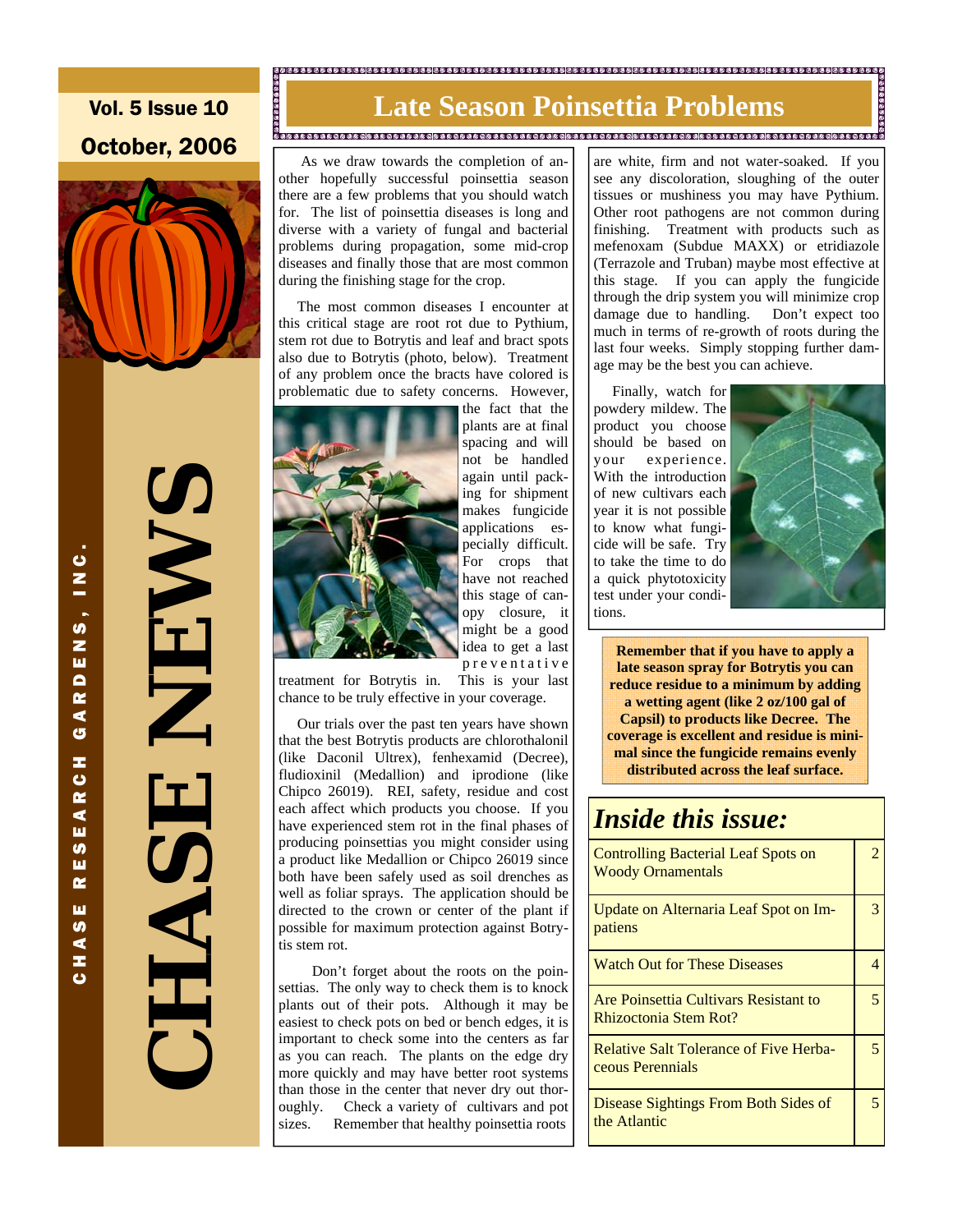# **Controlling Bacterial Leaf Spots on Woody Ornamentals**

 We have been working on bacterial leaf spot control whenever possible in the past ten years. The first trials, centered on use of Phyton 27, quickly followed by Camelot, Kocide and Junction. At this time we are working on a numbered product from Se-PRO Corporation—SP2015. Results of two of these trials are presented here.

 The first trial was started in May with *Magnolia* 'Leonard Messel' that is often infected with *Pseudomonas* and/or *Xanthomonas*. In this case, we used an isolate of *Pseudomonas*. Plants were treated with the products once before inoculation on 27 June, 2006. They were treated a total of three times on a weekly interval and treatments included: noninoculated control, inoculated control, SP2015 alone, SP2015 combined with Pentathlon DF (24 oz/100 gal), Pentathlon alone (same rate) and Phyton 27 (25 oz/100 gal). Height, top grade (quality) and disease severity were all rated on 13 July about one week after the final application.

 Height and top grade were unaffected by treatment in this test. Disease severity, rated from 1(no spots) to 5(dead plant) were significantly lower for plants treated with any of the bactericides or the combination (graph above—dark green bars). SP2015 worked as well alone as when combined with Pentathlon. It was interesting that Pentathlon alone also gave significant control of Pseudomonas leaf spot on the Magnolia that was equivalent to the standard, Phyton 27. In the 1980's, trials were preformed on bacterial leaf spots on tomatoes and peppers in Florida combining a mancozeb compound (like Pentathlon) with a copper. The presence of the mancozeb was somewhat effective alone (as we see here) but proved to be beneficial in combination with a copper

product. The amount of copper available for bacterial kill was higher when mancozeb was present than when it was used alone. This effect was especially important in situations where the bacterium had become resistant to copper.

 The second trial was run using *Hydrangea* 'Glowing Ember' and was run in August. Plants were once again treated once before they were inoculated and twice afterward (10-day interval). The tre a t m e n t s VOL. 5 ISSUE 10



Were similar to the first trial with the exception that Camelot (4 oz/100 gal) was used as the combination partner for SP2015. The number of spots (light green bars in graph) and phytotoxicity was evaluated about 10 days after the final application. All of the treatments were equally effective in reducing bacterial leaf spot on Hydrangea. Phyton 27 used at 25 oz caused slight but significant damage (speckling) on these Hydrangeas while the other treatments were safe.

 It was most interesting to me that SP2015 supplied as high a level of control of these two bacterial leaf spots when used alone as when used in combination with either a mancozeb (Pentathlon) or a copper product (Camelot). This will be a nice addition to our copper, Rhapsody rotation for bacterial leaf spots.



# **Pseudomonas leaf spot on Magnolia**

| <b>Some Bacterial Leaf Spots on</b>     |        |
|-----------------------------------------|--------|
| Magnolia—Pseudomonas                    |        |
| Hibiscus-Pseudomonas and                |        |
| Arbutus—Xanthomonas                     |        |
| Photinia—Xanthomonas                    |        |
| Hydrangea—Xanthomonas                   |        |
| Rosemary—Xanthomonas and<br>Pseudomonas |        |
| Prunus—Xanthomonas                      |        |
| Wax Myrtle—Xanthomonas                  |        |
| Gardenia-Xanthomonas                    | Page 2 |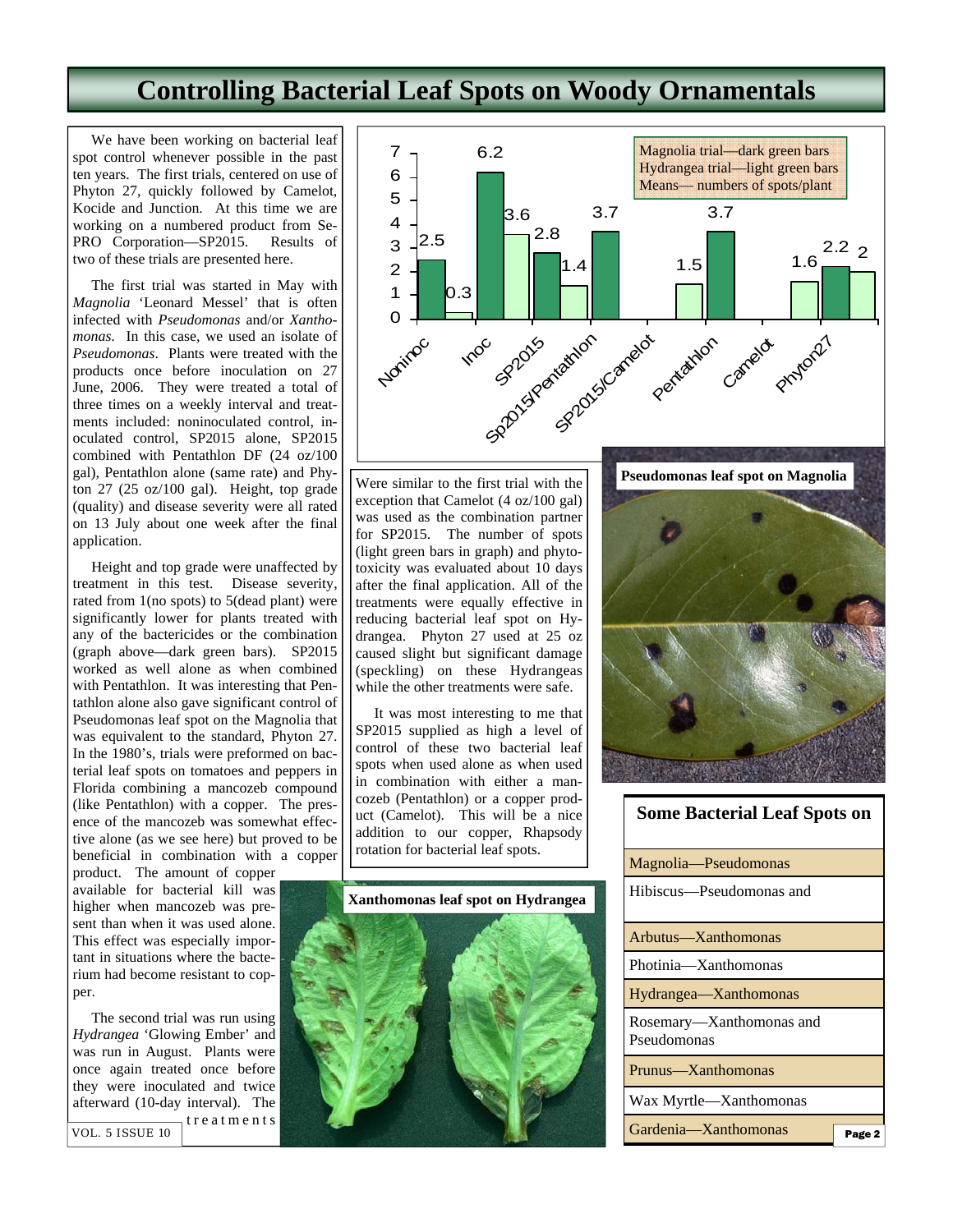# **Update on Alternaria Leaf Spot on Impatiens**

 We reported on a trial for control of Alternaria leaf spot on Impatiens (photo to the right) in the August issue of Chase News.

This first test (orange bars in Table below) had low disease pressure so we repeated the trial last month with some extra impatiens. It is important to evaluate products under diverse conditions to make sure they will work well in the real world.

 The first trial was started on 20 June and fungicides were applied four times on a 7-day interval. In this case, inoculation occurred one day after the first fungicide spray with spores of *Alternaria alternata*. The second trial was treated three times on a weekly interval and started on September 6th. The number of leaf spots per pot was recorded after the final treatment in each trial.

 Under high disease pressure all three strobilurins (Heritage, Insignia and Compass O) each gave very good to excellent prevention of Alternaria leaf spot. Under low disease

pressure all products gave significant and equal control of Alternaria leaf spot on Impatiens. However, there were some spots on the plants treated with Heritage and Insignia. Heritage showed some spots in the second trial but Insignia appeared to work a little better in the second trial.

 For both trials, the best prevention was seen with Palladium, Medallion and Daconil Ultrex. Palladium is a combination of fludioxinil (Medallion) and cyprodanil. Exp1 (from Syngenta) gave very good control in the first trial and had a few spots in the second trial.



 We still had a few more extra impatiens and a question we wanted to answer. Since Medallion is so effective against Al-

ternaria leaf spot, is it safe to use on Impatiens for this purpose? We checked the Medallion label and found the following caution regarding its use under the notes section—"*Drench or \_\_\_\_ at seedling applications to Impatiens or New Guinea Impatiens may cause stunting and/or chlorosis*" [the missing word is presumably spray but might be sprench].

 We applied the following treatments to the 'Super-seeded Pink' variety on September 5 and 12: water, Medallion spray at 4 oz/100 gal, Medallion drench at 1 oz/100 gal and Medallion drench at 4 oz?100 gal. Drenches were applied to give complete wetting of the potting medium (Sunshine Mix. No. 1). We recorded plant height, top grade and root grade (Table below).

| <b>Treatment</b>            | Height            | <b>Height</b> | Top grade        | Root grade       |
|-----------------------------|-------------------|---------------|------------------|------------------|
| Water                       | 16.1 <sub>b</sub> | 17.2a         | 4.7 <sub>b</sub> | 3.5 <sub>b</sub> |
| Medallion<br>spray- $4$     | 14.2a             | 15.9a         | $4.4$ ab         | $3.3$ ab         |
| Medallion<br>$d$ rench- $1$ | $14.7$ ab         | 15.7a         | $4.3$ ab         | $3.3$ ab         |
| Medallion<br>$d$ rench-4    | 13.9 a            | 15.7a         | 4.2a             | 3.0 a            |



#### RESULTS

 This trial showed that an early reduction in height by the 4 oz rate of Medallion as a spray or drench was no longer significant after 10 days. The only treatment that significantly affected top grade and root grade was the 4 oz drench.

 I will probably keep using Medallion as a fungicide standard in Alternaria leaf spot trials even when I am using Impatiens. As a grower, I would probably alternate products and perhaps only use Medallion once or twice during a production cycle for Impatiens. If I were growing plugs, I would avoid the product completely as the label indicates suggest damage is likely.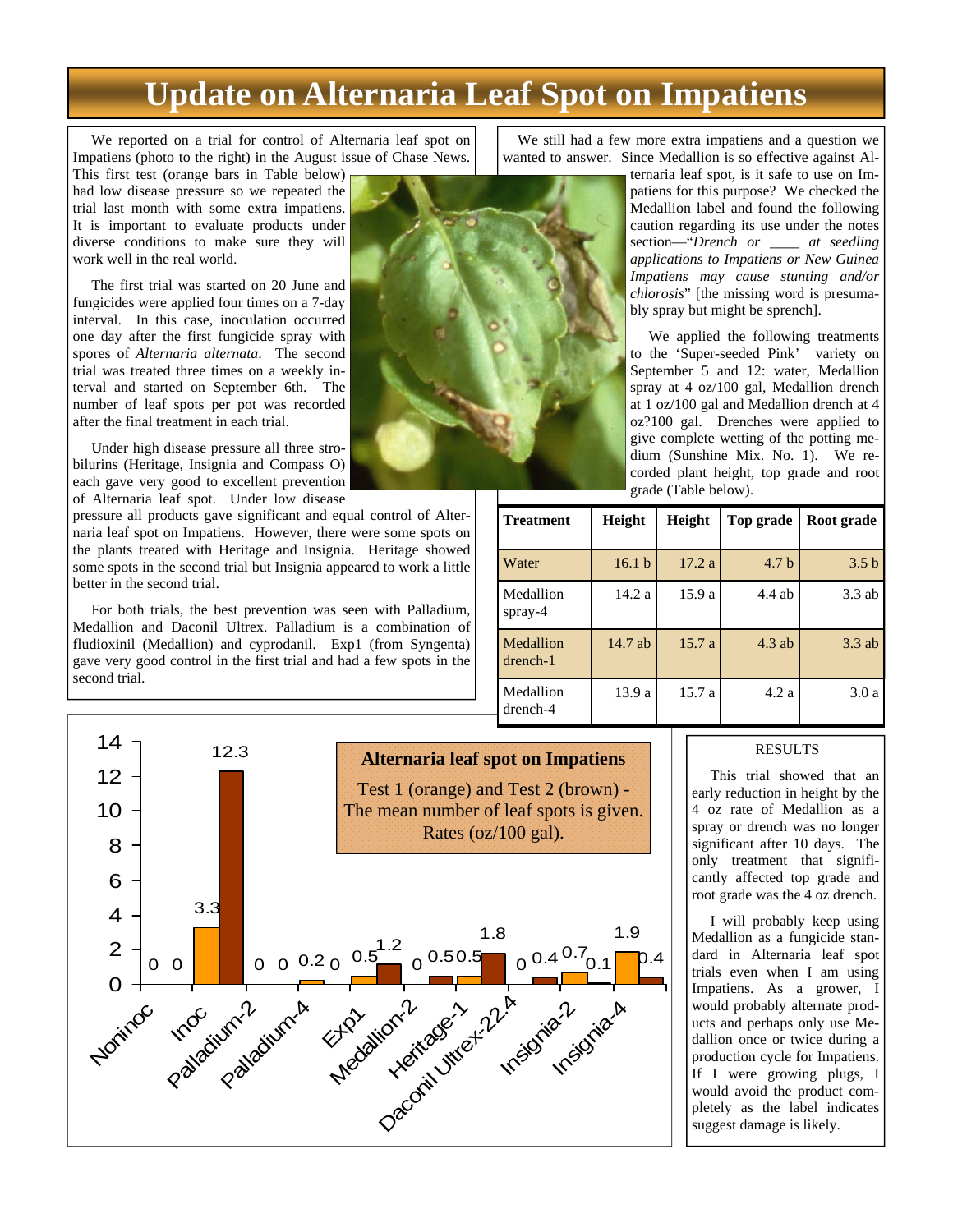# **Watch Out for These Diseases**

 I thought I would show you some of the most recent diseases we have been diagnosing in our lab. I did make a trip to Texas earlier this month and rode with Jan Cough (Syngenta Professional Products). We saw a variety of crops and associated problems in the two days we toured. I almost felt like I was back in Central Florida with some of the crops. *Phytophthora* was especially active and although California temperatures are far below those in Texas, we have been finding the same pathogen on some of the same crops here in the past month.

 Remember to check roots on your propagation materials. The Penstemon shown look like they are starved for fertilizer but the reason is that they were clobbered with Pythium root rot and could not absorb the nutrients that were being supplied. If you are not sure of what you are seeing, send a sample to your local lab or even to us.

 The pansy with the Drechslera leaf spot were originally diagnosed with Round-Up damage but since the spots looked like such good candidates for a fungal leaf spot I checked them out. It seems likely that the Round-Up started the problem but the fungus had taken over. Sometimes

these secondary infections stop on their own but other times a fungicide spray may be needed. Be sure to get the whole picture when diagnosing plant problems. It is the most cost effective way to solve them.